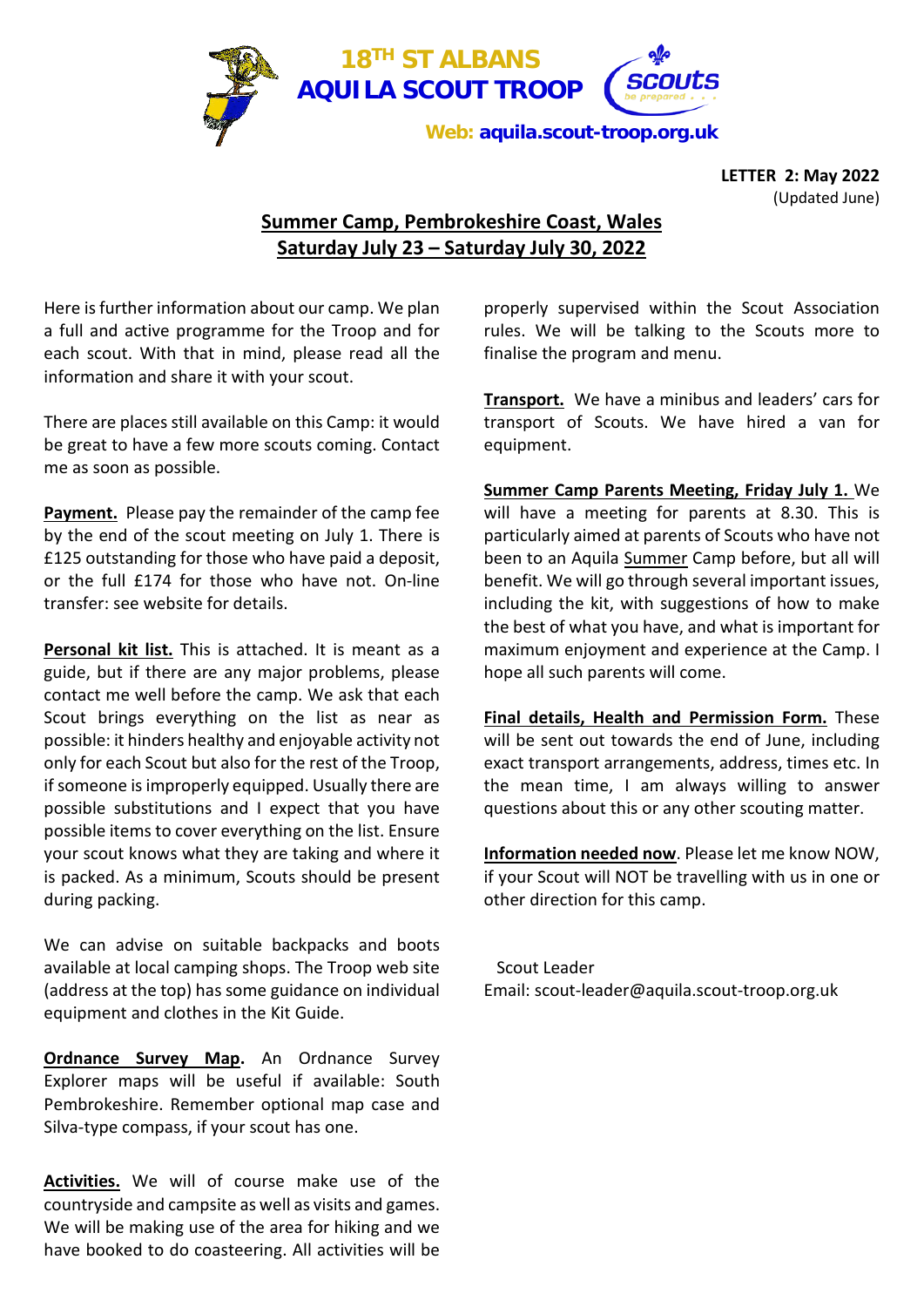## **PERSONAL KIT NOTES**

The kit list on the next page, together with the *Kit Guide section* of our website, is a guide only.

- 1. **Personal bags.** The main bags will go in the van or on roof rack. They will not be available until we arrive at the campsite. Please ensure that bags are securely closed and no items are loose or tied outside. It is sensible to line the main bag with a large plastic bag.
- 2. C**lothing.** Clothing should be packed, sorted by type of clothing (e.g. all socks together) in plastic bags in the backpack or other bag.
- 3. G**roundsheet.** This should be about 6 by 3 feet - large enough for the sleeping bag and sleeping mat to lie on.
- 4. **First aid kit**. All scouts should have a small personal first aid kit, as described on our website (and for Outdoor challenge badge).
- 5. **Sprays.** Aerosol-driven sprays are not allowed. In any case, sprays must NOT be used inside tents or similar: the spray can destroy waterproofing.
- 6. **Hiking boots**. These are now pretty much essential for hikes and camps. Strong trainers or strong other shoes with good gripping soles may be adequate for some hikes, but check with leaders beforehand. If no hiking boots, then have wellies for about the campsite.
- 7. **Water activity footwear.** An extra pair of footwear is needed for water activities. Some scouts have various sorts of water shoes: these must have good gripping soles and must NOT be open toed. The alternative is an EXTRA pair of old trainers: these are useful about camp, and when feet may get wet. This pair must be in addition to regular trainers.
- 8. **Warm clothing**. Several thin layers are warmer and more adaptable than a few thick ones.
- 9. **Hike socks**. Thick cotton or preferably wool socks are best for hiking. If not, football socks will do.
- 10. **Hike trousers**. One pair of long trousers should be of a material other than denim, as these are not suitable for hiking.
- 11. **Optional items**. The kit list includes some optional items that may be useful, if you have

them to bring.

- 12. **Ordnance Survey Map.** An Ordnance Survey Explorer maps will be useful if available: see the letter for which sheet.
- 13. **Penknives.** These can be used only under adult supervision until scouts have passed the knife safety test. Scouts may not use non-folding knives. Penknives MUST be transported and kept in the backpack or bag, except when being used. All penknives will be registered on arrival and may be held centrally.
- 14. **Day pack for day activities**. Scouts should have an unframed backpack or similar for day trips away from camp. It must have two, comfortable shoulder straps.
- 15. **Scout uniform**. All scouts must travel with full uniform, with correct badges: details in the next letter. Scouts should bring an extra plastic carrier bag to store the uniform, folded neatly during camp.
- 16. **Drinking water bottle**. Strong plastic or metal. At least 750 ml. Make sure that the drinking water bottle is watertight: this must not depend on being kept upright or on being kept inside a plastic bag.
- 17. **Label everything**. All items must be labelled with the scout's name:
- 18. **Camp bank.** We have a camp bank to look after pocket money – details will be in the next letter. Scouts must deposit their money unless we give permission otherwise. Money is deposited before leaving St Albans.
- 19. **Electric devices**. Radios, players and other similar electronic devices are not permitted.
- 20. The Group cannot accept responsibility for damage or loss to personal equipment or clothing, although we will try hard to ensure that none occurs. We do not have insurance cover in respect to such personal items.